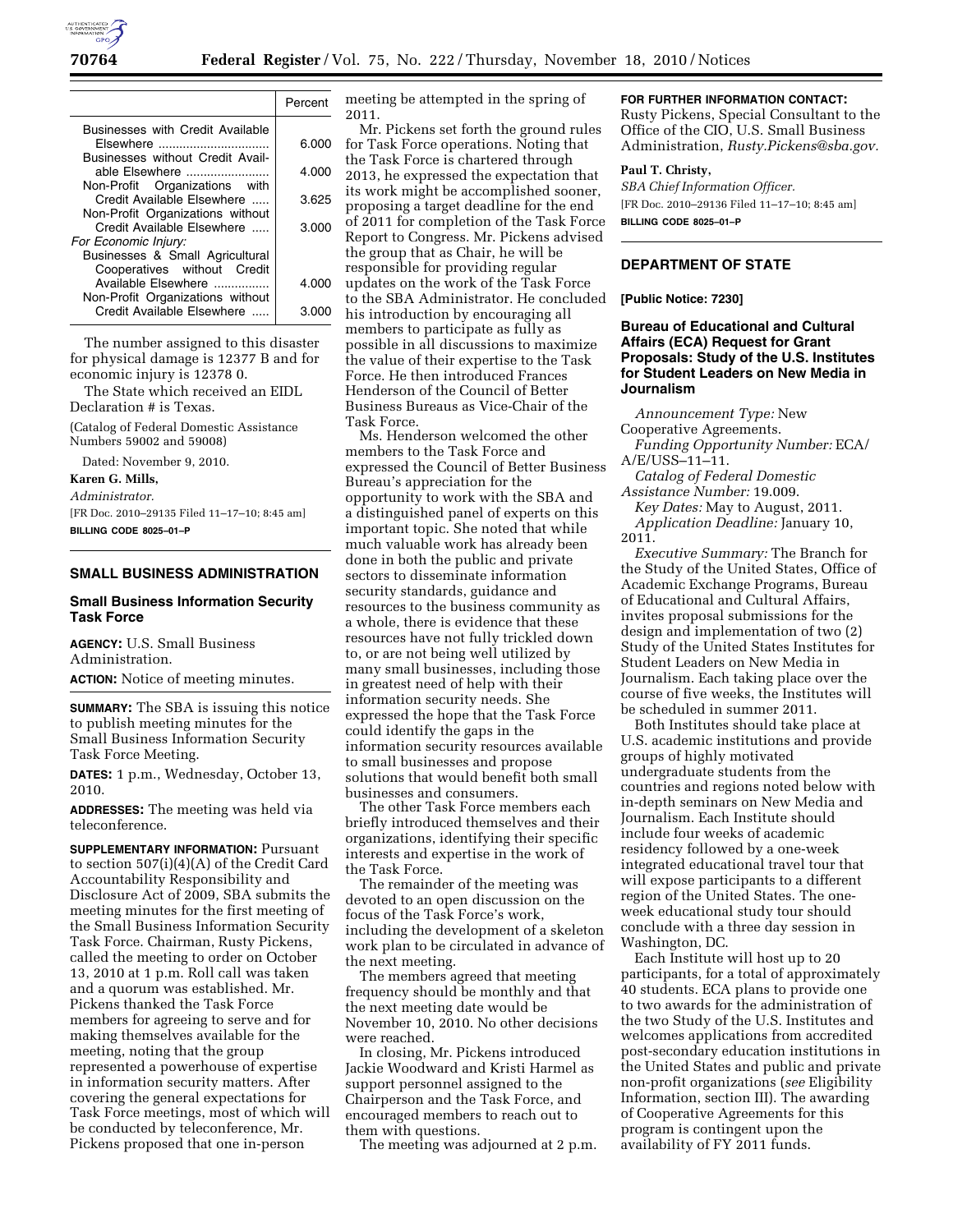## **I. Funding Opportunity Description**

#### *I. 1. Authority*

Overall grant making authority for this program is contained in the Mutual Educational and Cultural Exchange Act of 1961, Public Law 87–256, as amended, also known as the Fulbright-Hays Act. The purpose of the Act is to ''enable the Government of the United States to increase mutual understanding between the people of the United States and the people of other countries \* \* \*; to strengthen the ties which unite us with other nations by demonstrating the educational and cultural interests, developments, and achievements of the people of the United States and other nations \* \* \* and thus to assist in the development of friendly, sympathetic and peaceful relations between the United States and the other countries of the world.'' The funding authority for the program above is provided through legislation.

#### *I. 2. Purpose*

The Study of the U.S. Institutes for Student Leaders on New Media in Journalism are intensive academic programs whose purpose is to provide groups of foreign undergraduate students with a deeper understanding of the United States while also exposing Americans to the diverse cultures and traditions of the exchange participants.

The principal objective of the Institutes is to provide undergraduate leaders an introduction to new media in journalism, while also heightening their awareness of the history and evolution of U.S. society, culture, values, and institutions, broadly defined. In this context, the Institutes should incorporate a focus on contemporary American life, as it is shaped by historical and/or current political, social, and economic issues and debates. The role and influence of principles and values such as democracy, the rule of law, individual rights, freedom of expression, equality, and diversity and tolerance should be addressed.

### *I. 3. Overview*

The Study of the U.S. Institute on New Media in Journalism should examine major topics in journalism, including the changing landscape of traditional and new forms of media. The program should underscore the impact of digital journalism, and give participants new skills such as uploading original audio/visual content; utilizing twitter; publishing blogs; operating social networking Web sites; and other new media platforms. The Institute should also explore the

concept of a free press, First Amendment rights, journalistic ethics, the media's relationship to the public interest, and media business models. The Institute should include a field placement component, providing participants with hands-on experience covering various aspects of journalism: Researching, writing, editing, and reporting with particular emphasis on new forms of digital media. In addition to journalism and new media, the Institutes should explore American history, government, society, and culture.

The Institutes should also develop the participants' leadership skill, specifically as they relate to journalism. In this context, the academic program should include group discussions, trainings, and exercises that focus on topics such as leadership, teambuilding, collective problem-solving skills, effective communication, and management skills for diverse organizational settings. Institutes should include a community service component in which the students experience firsthand how not-for-profit organizations and volunteerism play a key role in American civil society.

Local site visits and educational travel should provide opportunities to observe varied aspects of American life and to discuss topics addressed in the academic program. The program should also include opportunities for participants to meet American citizens from a variety of backgrounds, to interact with their American peers, and to speak to appropriate student and civic groups about their experiences and life in their home countries.

#### *I. 4. Recipient Organizations*

ECA is seeking detailed proposals from U.S. colleges, universities, and other not-for-profit organizations that have an established reputation in one or more of the following fields: Journalism, media studies, communication studies, and/or other disciplines or subdisciplines related to the study of the United States.

#### *I. 5. Participants*

Participants will be identified and nominated by the U.S. Embassies and Consulates and/or Fulbright Commissions with final selection made by ECA. ECA will make the final decisions regarding participating countries and reserves the right to adjust the countries or regions participating in this activity based upon Department priorities.

Participants in the Study of the U.S. Institutes for Student Leaders will be highly motivated undergraduate

students from colleges, universities, and other institutions of higher education in selected countries overseas who demonstrate achievement and leadership through academic work, community involvement, and extracurricular activities. Their academic fields of study will be varied, and may include journalism, sciences, social sciences, humanities, education, and business. All participants will have a good knowledge of English and will have demonstrated interest in new media and journalism.

Every effort will be made to select a balanced mix of male and female participants, and to recruit participants who are from non-elite or underprivileged backgrounds, from both rural and urban areas, and have had little or no prior experience in the United States or elsewhere outside of their home country.

It is anticipated that participants in the two Institutes will come from the following regions and countries:

(1) South Asia: Bangladesh, India, Nepal, Sri Lanka. This Institute should take place in *May and June, 2011.* 

(2) Middle East: Iraq, Lebanon, Oman, West Bank. This Institute should take place in *July and August, 2011.* 

#### *I. 6. Program Guidelines*

It is essential that proposals provide a detailed and comprehensive narrative describing the objectives of the Institute; the title, scope, and content of each session; planned site visits; and how each session relates to the overall Institute theme. Proposals must include a syllabus that indicates the subject matter for each lecture, panel discussion, group presentation, or other activity. The syllabus also should confirm or provisionally identify proposed speakers, trainers, and session leaders, and clearly show how assigned readings will advance the goals of each session. Overall, proposals will be reviewed on the basis of their responsiveness to RFGP criteria, coherence, clarity, and attention to detail. The accompanying Project Objectives, Goals, and Implementation (POGI) document provides programspecific guidelines that all proposals must address fully.

**Please note:** In a Cooperative Agreement, the Branch for the Study of the United States is substantially involved in program activities above and beyond routine grant monitoring. The Branch will assume the following responsibilities for the Institute: Participate in the final selection of participants; debrief participants in Washington, DC at the conclusion of the Institute; and engage in follow-on communication with the participants after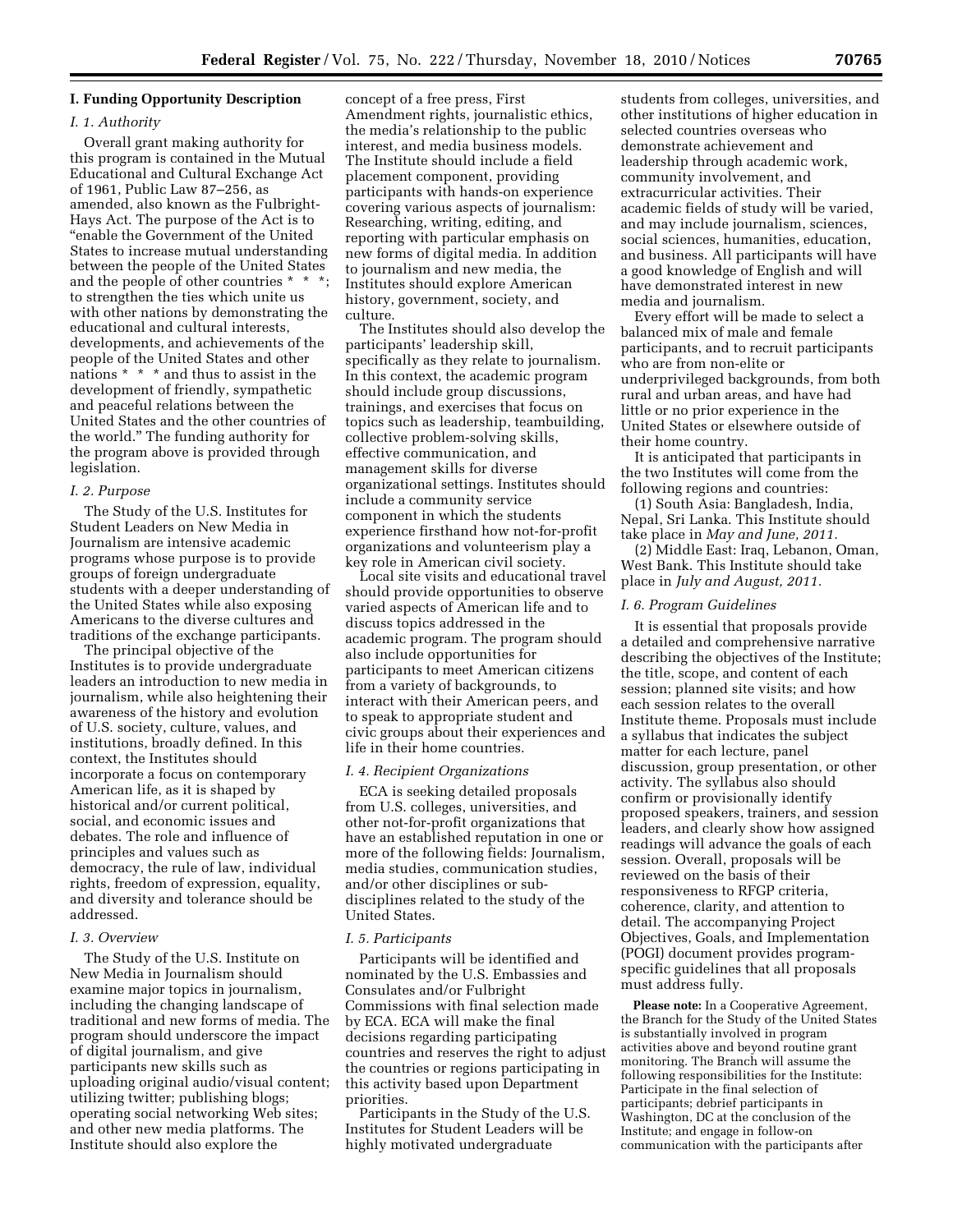they return to their home countries. The Branch may request that the recipient make modifications to the academic residency and/ or educational travel components of the program. The recipient will be required to obtain approval of significant program changes in advance of their implementation.

### **II. Award Information**

*Type of Award:* Cooperative Agreement. ECA's level of involvement in this program is listed under number I above.

*Fiscal Year Funds:* FY 2011.

*Approximate Total Funding:*  \$480,000.

*Approximate Number of Awards:* Up to two.

*Floor of Award Range:* \$240,000. *Ceiling of Award Range:* \$480,000. *Anticipated Award Date:* Pending availability of funds, April 1, 2011.

*Anticipated Project Completion Date:*  April, 2012.

*Additional Information:* Pending successful implementation of this program and the availability of funds in subsequent fiscal years, it is ECA's intent to renew this cooperative agreement for one additional fiscal year, before openly competing it again.

### **III. Eligibility Information**

### *III.1 Eligible Applicants*

Applications may be submitted by public and private non-profit organizations meeting the provisions described in Internal Revenue Code section 26 USC 501(c)(3).

An applicant organization is defined by the DUNS number of the organization and by the signature of the authorized representative contained on the ''Application for Federal Assistance Form'' (SF–424) submitted under this competition.

### *III.2 Cost Sharing or Matching Funds*

There is no minimum or maximum percentage required for this competition. However, the Bureau encourages applicants to provide maximum levels of cost sharing and funding in support of its programs. When cost sharing is offered, it is understood and agreed that the applicant must provide the amount of cost sharing as stipulated in its proposal and later included in an approved agreement. Cost sharing may be in the form of allowable direct or indirect costs. For accountability, the recipient institution must maintain written records to support all costs which are claimed as a contribution, as well as costs to be paid by the Federal government. Such records are subject to audit. The basis for determining the value of cash and in-kind contributions

must be in accordance with OMB Circular A–110 (Revised), Subpart C.23—Cost Sharing and Matching. In the event the recipient institution does not provide the minimum amount of cost sharing as stipulated in the approved budget, ECA's contribution will be reduced in like proportion.

### *III.3 Other Eligibility Requirements*

(a.) Grants awarded to eligible organizations with less than four years of experience in conducting international exchange programs will be limited to \$60,000. ECA anticipates that the minimum award under this competition will be approximately \$240,000. Therefore, organizations with less than four years experience in conducting international exchanges are ineligible to apply under this competition. The Bureau encourages applicants to provide maximum levels of cost sharing and funding in support of its programs.

(b.) Technical Eligibility: It is ECA's intent to fund a total of two (2) institutes as a result of this solicitation.

All applicants are strongly encouraged to read this RFGP thoroughly, prior to developing and submitting a proposal, to ensure that proposed activities are appropriate and responsive to the goals, objectives and criteria outlined in the solicitations.

Total available funding is up to \$240,000 (one institute) or up to \$480,000 (two institutes). Applicant organizations (colleges, universities, or NGOs) are invited to submit one application to host one or both Institutes.

If proposing to host one institute, the proposals should clearly indicate the desired country group from Section I.5 above if appropriate and any regional expertise, if applicable. ECA reserves the right to alter or reassign the final country groupings.

### **IV. Application and Submission Information**

**Note:** Please read the complete announcement before sending inquiries or submitting proposals. Once the RFGP deadline has passed, Bureau staff may not discuss this competition with applicants until the proposal review process has been completed.

### *IV.1 Contact Information To Request an Application Package*

Please contact the Branch for the Study of the United States, ECA/A/E/ USS; SA–5, Fourth Floor; U.S. Department of State; Washington, DC 20037, (202) 632–3339 to request a Solicitation Package. Please refer to the Funding Opportunity Number ECA/A/

E/USS–11–11 located at the top of this announcement when making your request.

Alternatively, an electronic application package may be obtained from grants.gov. Please see section IV.3f for further information.

The Solicitation Package contains the Proposal Submission Instruction (PSI) document which consists of required application forms, and standard guidelines for proposal preparation.

It also contains the Project Objectives, Goals, and Implementation (POGI) document, which provides specific information, award criteria and budget instructions tailored to this competition.

Please specify Kevin Orchison and refer to the Funding Opportunity Number ECA/A/E/USS-11-11 located at the top of this announcement on all other inquiries and correspondence.

### *IV.2 To Download a Solicitation Package Via Internet*

The entire Solicitation Package may be downloaded from the Bureau's Web site at *[http://exchanges.state.gov/grants/](http://exchanges.state.gov/grants/open2.html)  [open2.html,](http://exchanges.state.gov/grants/open2.html)* or from the Grants.gov Web site at *[http://www.grants.gov.](http://www.grants.gov)* 

Please read all information before downloading.

#### *IV.3 Content and Form of Submission*

Applicants must follow all instructions in the Solicitation Package. The application should be submitted per the instructions under section IV.6 Application Deadline and Methods of Submission, indicated below.

IV.3a. You are required to have a Dun and Bradstreet Data Universal Numbering System (DUNS) number to apply for a grant or cooperative agreement from the U.S. Government. This number is a nine-digit identification number, which uniquely identifies business entities. Obtaining a DUNS number is easy and there is no charge. To obtain a DUNS number, access *[http://](http://www.dunandbradstreet.com)* 

*[www.dunandbradstreet.com](http://www.dunandbradstreet.com)* or call 1– 866–705–5711. Please ensure that your DUNS number is included in the appropriate box of the SF–424 which is part of the formal application package.

IV.3b. All proposals must contain an executive summary, proposal narrative, and budget.

Please Refer to the Solicitation Package. It contains the mandatory Proposal Submission Instructions (PSI) document and the Project Objectives, Goals, and Implementation (POGI) document for additional formatting and technical requirements.

IV.3c. You must have nonprofit status with the IRS at the time of application. *Please note:* Effective January 7, 2009,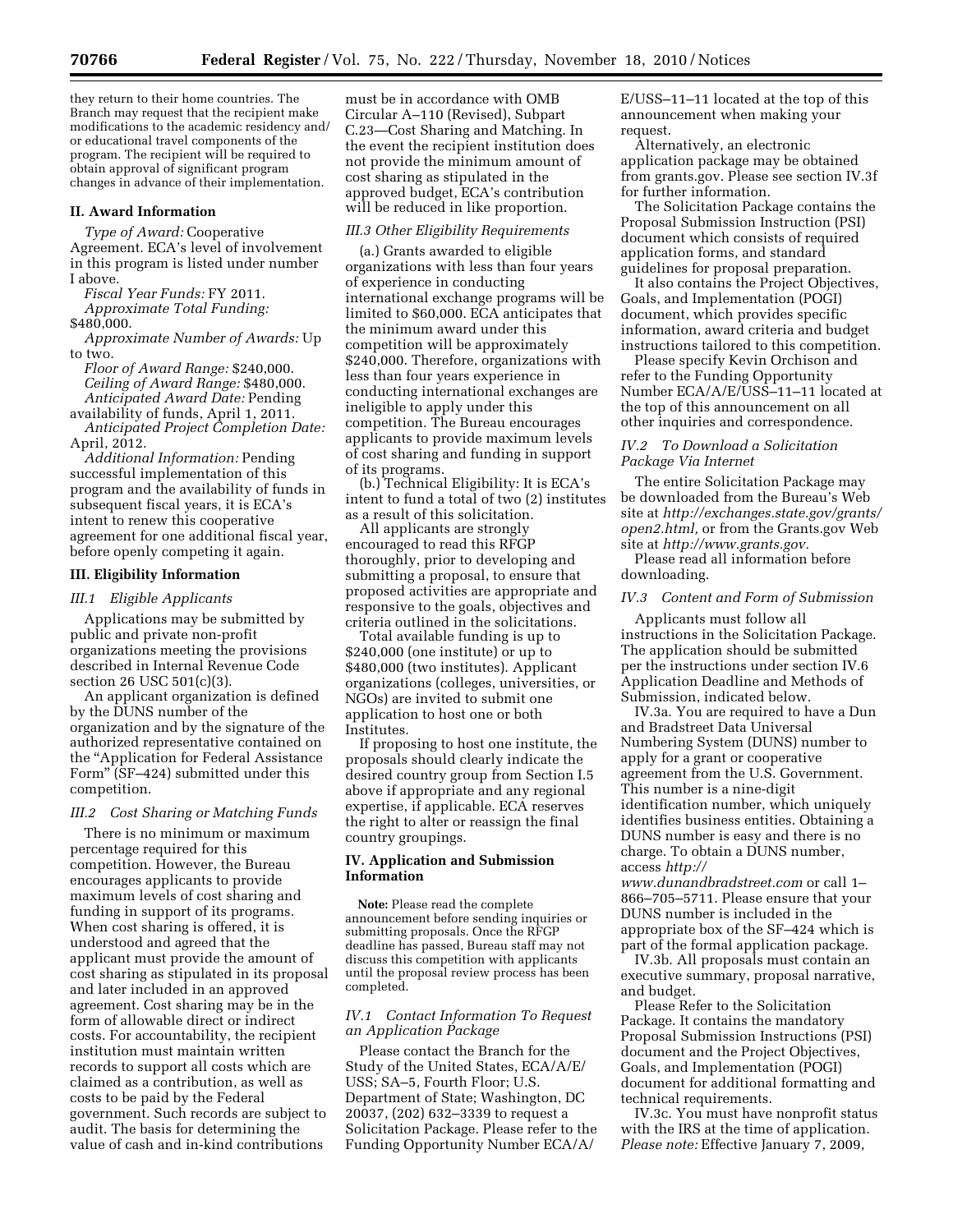all applicants for ECA Federal assistance awards must include in their application the names of directors and/ or senior executives (current officers, trustees, and key employees, regardless of amount of compensation). In fulfilling this requirement, applicants must submit information in one of the following ways:

(1) Those who file Internal Revenue Service Form 990, "Return of Organization Exempt From Income Tax,'' must include a copy of relevant portions of this form.

(2) Those who do not file IRS Form 990 must submit information above in the format of their choice.

In addition to final program reporting requirements, award recipients will also be required to submit a one-page document, derived from their program reports, listing and describing their grant activities. For award recipients, the names of directors and/or senior executives (current officers, trustees, and key employees), as well as the onepage description of grant activities, will be transmitted by the State Department to OMB, along with other information required by the Federal Funding Accountability and Transparency Act (FFATA), and will be made available to the public by the Office of Management and Budget on its USASpending.gov Web site as part of ECA's FFATA reporting requirements.

If your organization is a private nonprofit which has not received a grant or cooperative agreement from ECA in the past three years, or if your organization received nonprofit status from the IRS within the past four years, you must submit the necessary documentation to verify nonprofit status as directed in the PSI document. Failure to do so will cause your proposal to be declared technically ineligible.

#### *IV.4 Program Regulations*

#### IV.4.1 Adherence to All Regulations Governing the J Visa

The Bureau of Educational and Cultural Affairs places critically important emphases on the security and proper administration of the Exchange Visitor (J visa) Programs and adherence by award recipients and sponsors to all regulations governing the J visa. Therefore, proposals should demonstrate the applicant's capacity to meet all requirements governing the administration of the Exchange Visitor Programs as set forth in 22 CFR part 62, including the oversight of Responsible Officers and Alternate Responsible Officers, screening and selection of program participants, provision of prearrival information and orientation to

participants, monitoring of participants, proper maintenance and security of forms, recordkeeping, reporting, and other requirements.

ECA will issue participant DS 2019 forms for organizations with direct agreements with ECA.

A copy of the complete regulations governing the administration of Exchange Visitor (J) programs is available at *<http://exchanges.state.gov>* or from: United States Department of State, Office Designation, Private Sector Programs Divison, ECA/EC/D/PS, SA–5, 5th Floor, Department of State, Washington, DC 20037.

Please refer to Solicitation Package for further information.

#### IV.4.2 Diversity, Freedom, and Democracy Guidelines

Pursuant to the Bureau's authorizing legislation, programs must maintain a non-political character and should be balanced and representative of the diversity of American political, social, and cultural life. "Diversity" should be interpreted in the broadest sense and encompass differences including, but not limited to ethnicity, race, gender, religion, geographic location, socioeconomic status, and disabilities. Applicants are strongly encouraged to adhere to the advancement of this principle both in program administration and in program content. Please refer to the review criteria under the 'Support for Diversity' section for specific suggestions on incorporating diversity into your proposal. Public Law 104–319 provides that ''in carrying out programs of educational and cultural exchange in countries whose people do not fully enjoy freedom and democracy,'' the Bureau ''shall take appropriate steps to provide opportunities for participation in such programs to human rights and democracy leaders of such countries.'' Public Law 106–113 requires that the governments of the countries described above do not have inappropriate influence in the selection process. Proposals should reflect advancement of these goals in their program contents, to the full extent deemed feasible.

### IV.4.3 Program Monitoring and Evaluation

Proposals must include a plan to monitor and evaluate the project's success, both as the activities unfold and at the end of the program. The Bureau recommends that proposals include a draft survey questionnaire or other technique plus a description of a methodology used to link outcomes to original project objectives. The Bureau expects that the recipient organization

will track participants or partners and be able to respond to key evaluation questions, including satisfaction with the program, learning as a result of the program, changes in behavior as a result of the program, and effects of the program on institutions (institutions in which participants work or partner institutions). The evaluation plan should include indicators that measure gains in mutual understanding as well as substantive knowledge.

Successful monitoring and evaluation depend heavily on setting clear goals and outcomes at the outset of a program. An evaluation plan should include a description of project's objectives, anticipated project outcomes, and how and when outcomes will be measured (performance indicators). The more that outcomes are "smart" (specific, measurable, attainable, results-oriented, and placed in a reasonable time frame), the easier it will be to conduct the evaluation. Applicants should also show how project objectives link to the goals of the program described in this RFGP.

Monitoring and evaluation plans should clearly distinguish between program *outputs* and *outcomes. Outputs*  are products and services delivered, often stated as an amount. Output information is important to show the scope or size of project activities, but it cannot substitute for information about progress towards outcomes or the results achieved. Examples of outputs include the number of people trained or the number of seminars conducted. *Outcomes,* in contrast, represent specific results a project is intended to achieve and is usually measured as an extent of change. Findings on outputs and outcomes should both be reported, but the focus should be on outcomes.

We encourage applicants to assess the following four levels of outcomes, as they relate to the program goals set out in the RFGP (listed here in increasing order of importance):

1. *Participant satisfaction* with the program and exchange experience.

2. *Participant learning,* such as increased knowledge, aptitude, skills, and changed understanding and attitude. Learning includes both substantive (subject-specific) learning and mutual understanding.

3. *Participant behavior,* concrete actions to apply knowledge in work or community; greater participation and responsibility in civic organizations; interpretation and explanation of experiences and new knowledge gained; continued contacts between participants, community members, and others.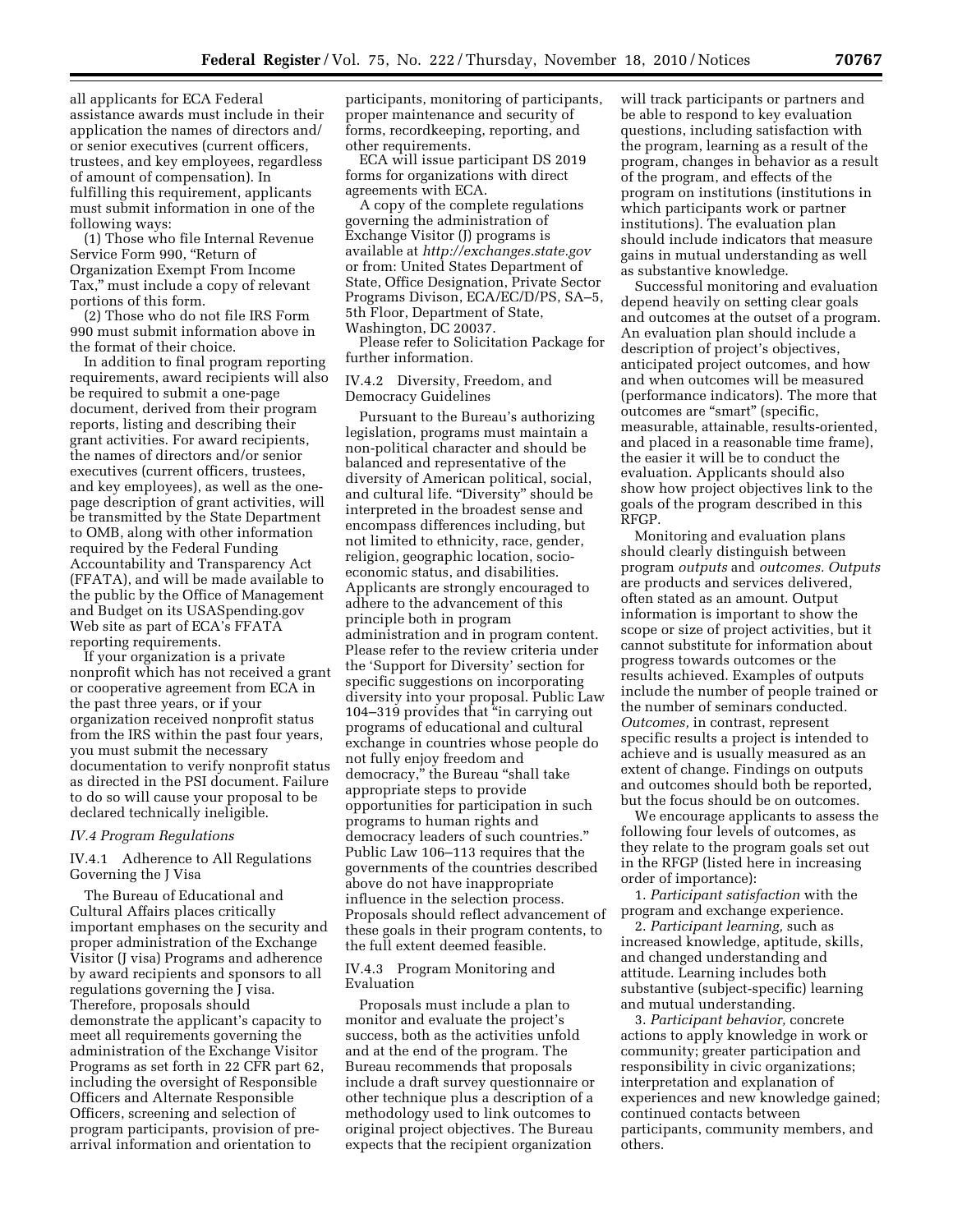4. *Institutional changes,* such as increased collaboration and partnerships, policy reforms, new programming, and organizational improvements.

**Please note:** Consideration should be given to the appropriate timing of data collection for each level of outcome. For example, satisfaction is usually captured as a shortterm outcome, whereas behavior and institutional changes are normally considered longer-term outcomes.

Overall, the quality of a monitoring and evaluation plan will be judged on how well it (1) specifies intended outcomes; (2) gives clear descriptions of how each outcome will be measured; (3) identifies when particular outcomes will be measured; and (4) provides a clear description of the data collection strategies for each outcome (*i.e.,*  surveys, interviews, or focus groups). (Please note that evaluation plans that deal only with the first level of outcomes [satisfaction] will be deemed less competitive under the present evaluation criteria.)

Recipient organizations will be required to provide reports analyzing their evaluation findings to the Bureau in their regular program reports. All data collected, including survey responses and contact information, must be maintained for a minimum of three years and provided to the Bureau upon request.

#### *IV.5 Budget*

IV.5.1 Applicants must submit SF– 424A—''Budget Information—Non-Construction Programs'' along with a comprehensive budget for the entire program. There must be a summary budget as well as breakdowns reflecting both administrative and program budgets. Applicants may provide separate sub-budgets for each program component, phase, location, or activity to provide clarification.

IV.5.2 Allowable costs for the program include the following:

(1) Institute staff salary and benefits.

(2) Participant housing and meals. (3) Participant U.S. travel and per

diem.

(4) Textbooks, educational materials, and admissions fees.

(5) Honoraria for guest speakers.

(6) Follow-on programming for alumni of Study of the United States programs.

Please refer to the Solicitation Package for complete budget guidelines and formatting instructions.

*IV. 6 Application Deadline and Methods of Submission* 

*Application Deadline Date:* January 10, 2011.

*Reference Number:* ECA/A/E/USS– 11–11.

*Methods of Submission:* Applications may be submitted in one of two ways:

(1) In hard-copy, via a nationally recognized overnight delivery service (*i.e.,* Federal Express, UPS, Airborne Express, or U.S. Postal Service Express Overnight Mail, *etc.*), or

(2) Electronically through *[http://](http://www.grants.gov)  [www.grants.gov.](http://www.grants.gov)* Along with the Project Title, all applicants must enter the above Reference Number in Box 11 on the SF–424 contained in the mandatory Proposal Submission Instructions (PSI) of the solicitation document.

### IV.6.1 Submitting Printed Applications

Applications must be shipped no later than the above deadline. Delivery services used by applicants must have in-place, centralized shipping identification and tracking systems that may be accessed via the Internet and delivery people who are identifiable by commonly recognized uniforms and delivery vehicles. Proposals shipped on or before the above deadline but received at ECA more than seven days after the deadline will be ineligible for further consideration under this competition. Proposals shipped after the established deadlines are ineligible for consideration under this competition. ECA will *not* notify you upon receipt of application. It is each applicant's responsibility to ensure that each package is marked with a legible tracking number and to monitor/confirm delivery to ECA via the Internet. Delivery of proposal packages *may not*  be made via local courier service or in person for this competition. Faxed documents will not be accepted at any time. Only proposals submitted as stated above will be considered.

*Important note:* When preparing your submission please make sure to include one extra copy of the completed SF–424 form and place it in an envelope addressed to "ECA/EX/PM".

The original and six (6) copies of the application should be sent to: Program Management Division, ECA–IIP/EX/PM, Ref.: ECA/A/E/USS–11–11, SA–5, Floor 4, Department of State, 2200 C Street, NW., Washington, DC 20037.

Applicants submitting hard-copy applications must also submit the "Executive Summary" and "Proposal Narrative'' sections of the proposal in text (.txt) or Microsoft Word format on a CD–ROM. The Bureau will provide these files electronically to the appropriate Public Affairs Section(s) at the U.S. embassy(ies) for its (their) review.

IV.6.2 Submitting Electronic Applications

Applicants have the option of submitting proposals electronically through Grants.gov (*[http://](http://www.grants.gov)  [www.grants.gov](http://www.grants.gov)*). Complete solicitation packages are available at Grants.gov in the "Find" portion of the system.

**Please Note:** Due to Recovery Act related opportunities, there has been a higher than usual volume of grant proposals submitted through Grants.gov. Potential applicants are advised that the increased volume may affect the grants.gov proposal submission process. As stated in this RFGP, ECA bears no responsibility for applicant timeliness of submission or data errors resulting from transmission or conversion processes for proposals submitted via Grants.gov

Please follow the instructions available in the 'Get Started' portion of the site (*[http://www.grants.gov/](http://www.grants.gov/GetStarted)  [GetStarted](http://www.grants.gov/GetStarted)*).

Several of the steps in the Grants.gov registration process could take several weeks. Therefore, applicants should check with appropriate staff within their organizations immediately after reviewing this RFGP to confirm or determine their registration status with Grants.gov.

Once registered, the amount of time it can take to upload an application will vary depending on a variety of factors including the size of the application and the speed of your Internet connection. In addition, validation of an electronic submission via Grants.gov can take up to two business days.

*Therefore, we strongly recommend that you not wait until the application deadline to begin the submission process through Grants.gov*.

The Grants.gov Web site includes extensive information on all phases/ aspects of the Grants.gov process, including an extensive section on frequently asked questions, located under the "For Applicants" section of the Web site. ECA strongly recommends that all potential applicants review thoroughly the Grants.gov Web site, well in advance of submitting a proposal through the Grants.gov system. ECA bears no responsibility for data errors resulting from transmission or conversion processes.

Direct all questions regarding Grants.gov registration and submission to: Grants.gov Customer Support, *Contact Center Phone:* 800–518–4726. *Business Hours:* Monday—Friday, 7 a.m.—9 p.m. Eastern Time. *E-mail: [support@grants.gov](mailto:support@grants.gov)*.

Applicants have until midnight (12 a.m.), Washington, DC time of the closing date to ensure that their entire application has been uploaded to the Grants.gov site. *There are no exceptions*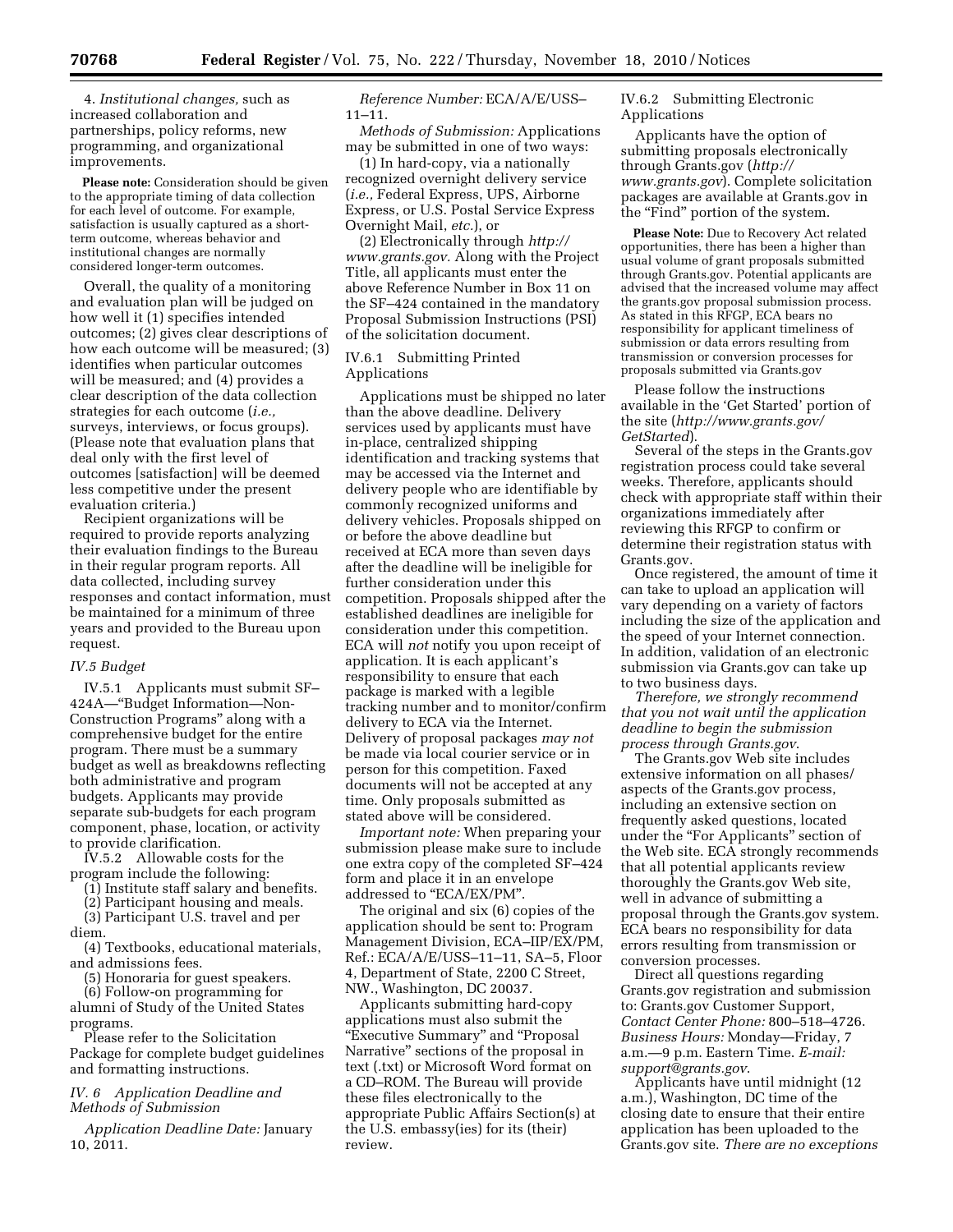*to the above deadline. Applications uploaded to the site after midnight of the application deadline date will be automatically rejected by the grants.gov system, and will be technically ineligible.* 

Please refer to the Grants.gov Web site, for definitions of various ''application statuses'' and the difference between a submission receipt and a submission validation. Applicants will receive a validation e-mail from grants.gov upon the successful submission of an application. Again, validation of an electronic submission via Grants.gov can take up to two business days. *Therefore, we strongly recommend that you not wait until the application deadline to begin the submission process through Grants.gov.*  ECA will *not* notify you upon receipt of electronic applications.

It is the responsibility of all applicants submitting proposals via the Grants.gov Web portal to ensure that proposals have been received by Grants.gov in their entirety, and ECA bears no responsibility for data errors resulting from transmission or conversion processes.

IV.6.3 Intergovernmental Review of Applications Executive Order 12372 does not apply to this program.

#### **V. Application Review Information**

#### *V.1. Review Process*

The Bureau will review all proposals for technical eligibility. Proposals will be deemed ineligible if they do not fully adhere to the guidelines stated herein and in the Solicitation Package. All eligible proposals will be reviewed by the program office, as well as the Public Diplomacy section overseas, where appropriate. Eligible proposals will be subject to compliance with Federal and Bureau regulations and guidelines and forwarded to Bureau grant panels for advisory review. Proposals may also be reviewed by the Office of the Legal Adviser or by other Department elements. Final funding decisions are at the discretion of the Department of State's Assistant Secretary for Educational and Cultural Affairs. Final technical authority for cooperative agreements resides with the Bureau's Grants Officer.

#### *V.2. Review Criteria*

Technically eligible applications will be competitively reviewed according to the criteria stated below. These criteria are not rank ordered and all carry equal weight in the proposal evaluation:

1. *Quality of Program Plan and Ability to Achieve Program Objectives:*  Proposals should exhibit originality,

substance, precision, and relevance to the Bureau's mission. A detailed agenda and relevant work plan should demonstrate substantive undertakings and logistical capacity. Objectives should be reasonable, feasible, and flexible. Proposals should demonstrate clearly how the institution will meet the program's objectives and plan.

2. *Support for Diversity:* Proposals should demonstrate substantive support of the Bureau's policy on diversity. Achievable and relevant features should be cited in both program administration (program venue and program evaluation) and program content (orientation and wrap-up sessions, program meetings, presenters, and resource materials).

3. *Evaluation:* Proposals should include a plan to evaluate the activity's success, both as the activities unfold and at the end of the program. The Bureau recommends that the proposal include a draft survey questionnaire or other technique plus a description of a methodology to use to link outcomes to original project objectives.

4. *Cost-effectiveness/Cost-sharing:*  The overhead and administrative components of the proposal, including salaries and honoraria, should be kept as low as possible. All other items should be necessary and appropriate. Proposals should maximize cost-sharing through other private sector support, as well as institutional direct funding contributions.

5. *Institutional Track Record/Ability:*  Proposals should demonstrate an institutional record of successful exchange programs, including responsible fiscal management and full compliance with all reporting requirements for past Bureau grants as determined by Bureau Grants Staff. The Bureau will consider the past performance of prior recipients and the demonstrated potential of new applicants. Proposed personnel and institutional resources should be fully qualified to achieve the project's goals.

6. *Follow-Up and Follow-on Activities:* Proposals should discuss provisions made for follow-up with returned participants as a means of establishing longer-term individual and institutional linkages. Proposals should also provide a plan for continued follow-on activity (without Bureau support) ensuring that Bureau supported programs are not isolated events.

#### **VI. Award Administration Information**

### *VI.1 Award Notices*

Final awards cannot be made until funds have been appropriated by

Congress, allocated and committed through internal Bureau procedures. Successful applicants will receive a Federal Assistance Award (FAA) from the Bureau's Grants Office. The FAA and the original proposal with subsequent modifications (if applicable) shall be the only binding authorizing document between the recipient and the U.S. Government. The FAA will be signed by an authorized Grants Officer, and mailed to the recipient's responsible officer identified in the application.

Unsuccessful applicants will receive notification of the results of the application review from the ECA program office coordinating this competition.

### *VI.2 Administrative and National Policy Requirements*

Terms and Conditions for the Administration of ECA agreements include the following:

- Office of Management and Budget Circular A-122, "Cost Principles for Nonprofit Organizations.''
- Office of Management and Budget Circular A-21, "Cost Principles for Educational Institutions.''
- OMB Circular A–87, ''Cost Principles for State, Local and Indian Governments.''
- OMB Circular No. A–110 (Revised), ''Uniform Administrative Requirements for Grants and Agreements with Institutions of Higher Education, Hospitals, and other Nonprofit Organizations.''
- OMB Circular No. A–102, ''Uniform Administrative Requirements for Grants-in-Aid to State and Local Governments.''
- OMB Circular No. A–133, ''Audits of States, Local Government, and Nonprofit Organizations.''

Please reference the following Web sites for additional information: *[http://](http://www.whitehouse.gov/omb/grants) [www.whitehouse.gov/omb/grants](http://www.whitehouse.gov/omb/grants)*, *http://fa.statebuy.state.gov*.

*VI.3. Reporting Requirements* 

You must provide ECA with a hard copy original plus one copy of the following reports:

(1) An interim program report no more than 90 days after the completion of the Institute;

(2) A final program and financial report no more than 90 days after the expiration of the award;

(3) A concise, one-page final program report summarizing program outcomes no more than 90 days after the expiration of the award. This one-page report will be transmitted to OMB, and be made available to the public via OMB's USAspending.gov Web site—as